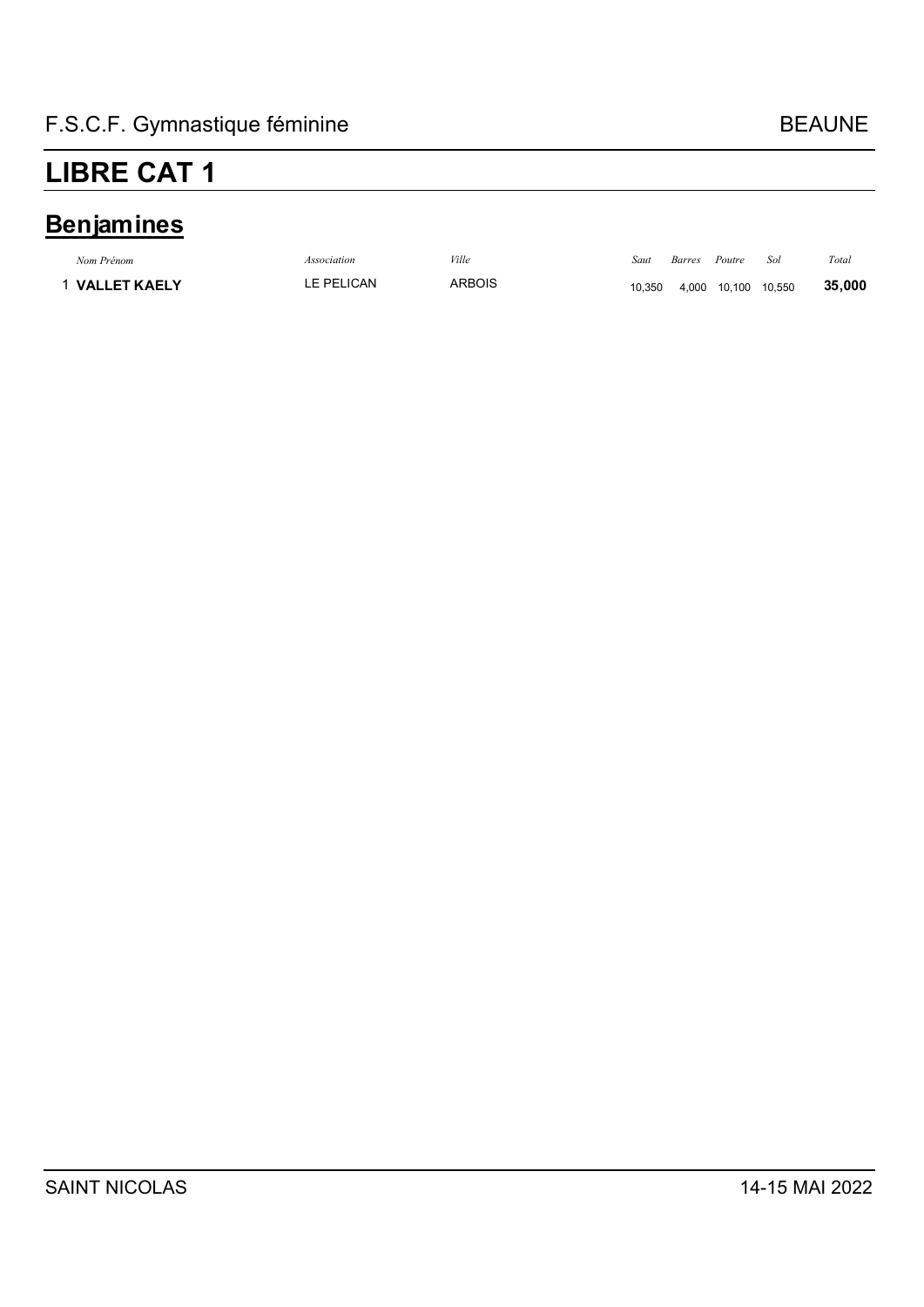### **Minimes**

| Nom Prénom               | Association                | Ville                   | Saut   | <b>Barres</b> | Poutre | Sol    | Total  |
|--------------------------|----------------------------|-------------------------|--------|---------------|--------|--------|--------|
| 1 CIANCIOLO CLARA        | <b>GYM DE THISE</b>        | THISE                   | 12.100 | 6.500         | 10,370 | 10.400 | 39,370 |
| 2 AMZAITI SARA           | LES GÂS DE LA VALLE ORNANS |                         | 12.250 | 7,630         | 8,800  | 10.660 | 39,340 |
| <b>3 VIEILLARD FLORA</b> | <b>GYM DE THISE</b>        | THISE                   | 11.400 | 6,330         | 10.270 | 11.000 | 39,000 |
| 4 DONZELOT ANAELLE       | UNION GYMNIQUE DOL DOLE    |                         | 11.950 | 6,830         | 9.030  | 11.100 | 38,910 |
| 5 PROST LEONIE           | ARC en CIEL                | <b>SALINS LES BAINS</b> | 11.100 | 6.800         | 8,600  | 10.630 | 37,130 |
| <b>6 DOUARI SHAYMAA</b>  | <b>SAINT NICOLAS</b>       | <b>BEAUNE</b>           | 0.000  | 0,000         | 0,000  | 0,000  | 0,000  |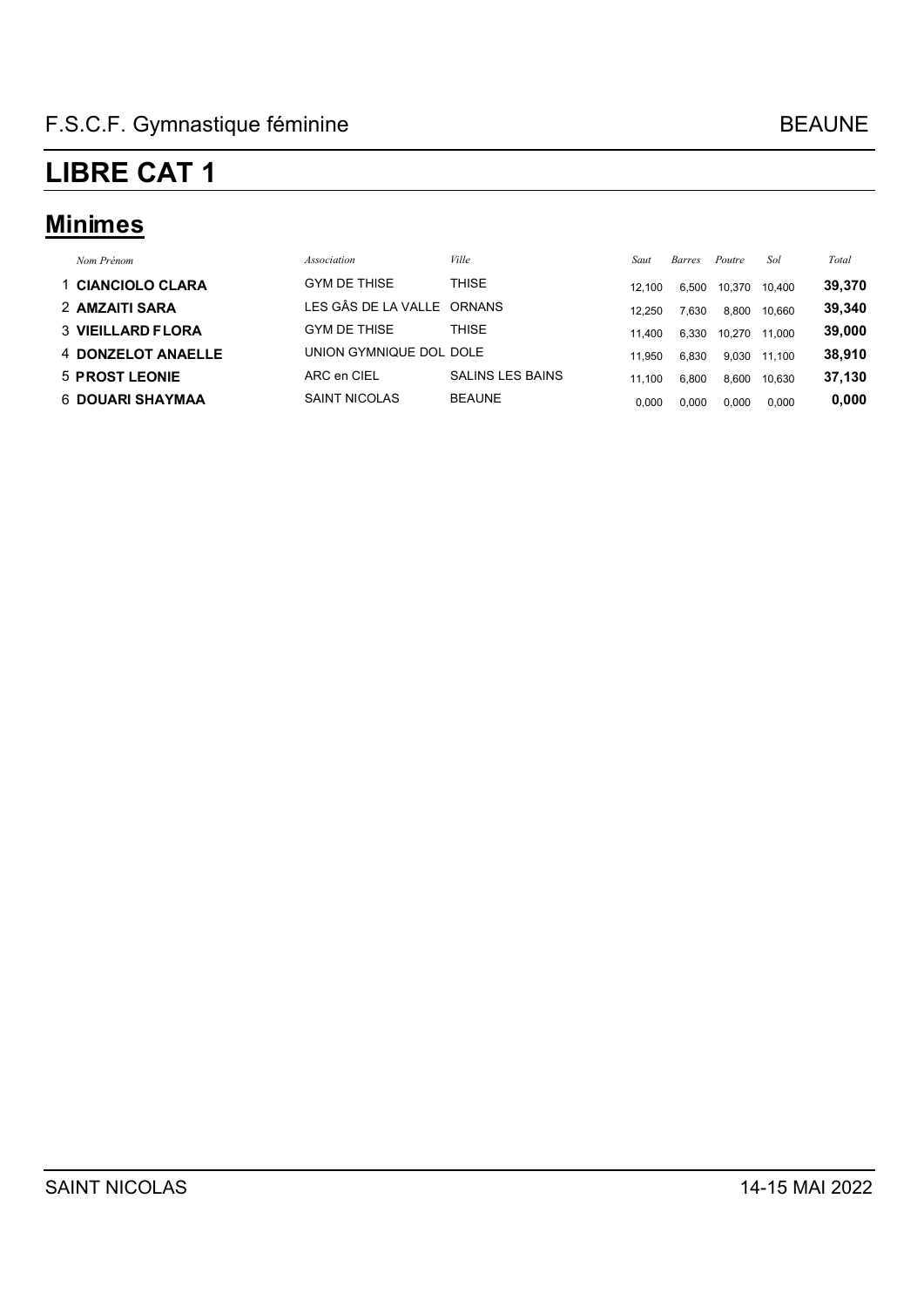#### **Cadettes**

| Nom Prénom                   | Association              | Ville            | Saut   | <i>Barres</i> | Poutre | Sol    | Total  |
|------------------------------|--------------------------|------------------|--------|---------------|--------|--------|--------|
| <b>1 PORTERET HANAE</b>      | <b>SAINT NICOLAS</b>     | <b>BEAUNE</b>    | 12.550 | 8.430         | 10.900 | 10.300 | 42,180 |
| 2 BRIQUEZ LILY               | JEANNE D'ARC             | <b>MAICHE</b>    | 11.850 | 6,360         | 11.200 | 11.160 | 40,570 |
| <b>3 VANDECASTEELE ALICE</b> | LE PELICAN               | <b>ARBOIS</b>    | 11.950 | 6,800         | 10.770 | 10.860 | 40,380 |
| 4 BERODIER CAMILLE           | <b>ESPERANCE LEDONIE</b> | LONS LE SAUNIER  | 12.350 | 5.260         | 10.200 | 10.750 | 38,560 |
| <b>5 PRATS EXTIER ELSA</b>   | <b>SAINT NICOLAS</b>     | <b>BEAUNE</b>    | 10.950 | 6,300         | 9.700  | 10.300 | 37,250 |
| <b>6 BADONNEL ELODIE</b>     | LA BOURGUIGNONNE         | <b>MEURSAULT</b> | 10.450 | 4.830         | 7.470  | 8.860  | 31,610 |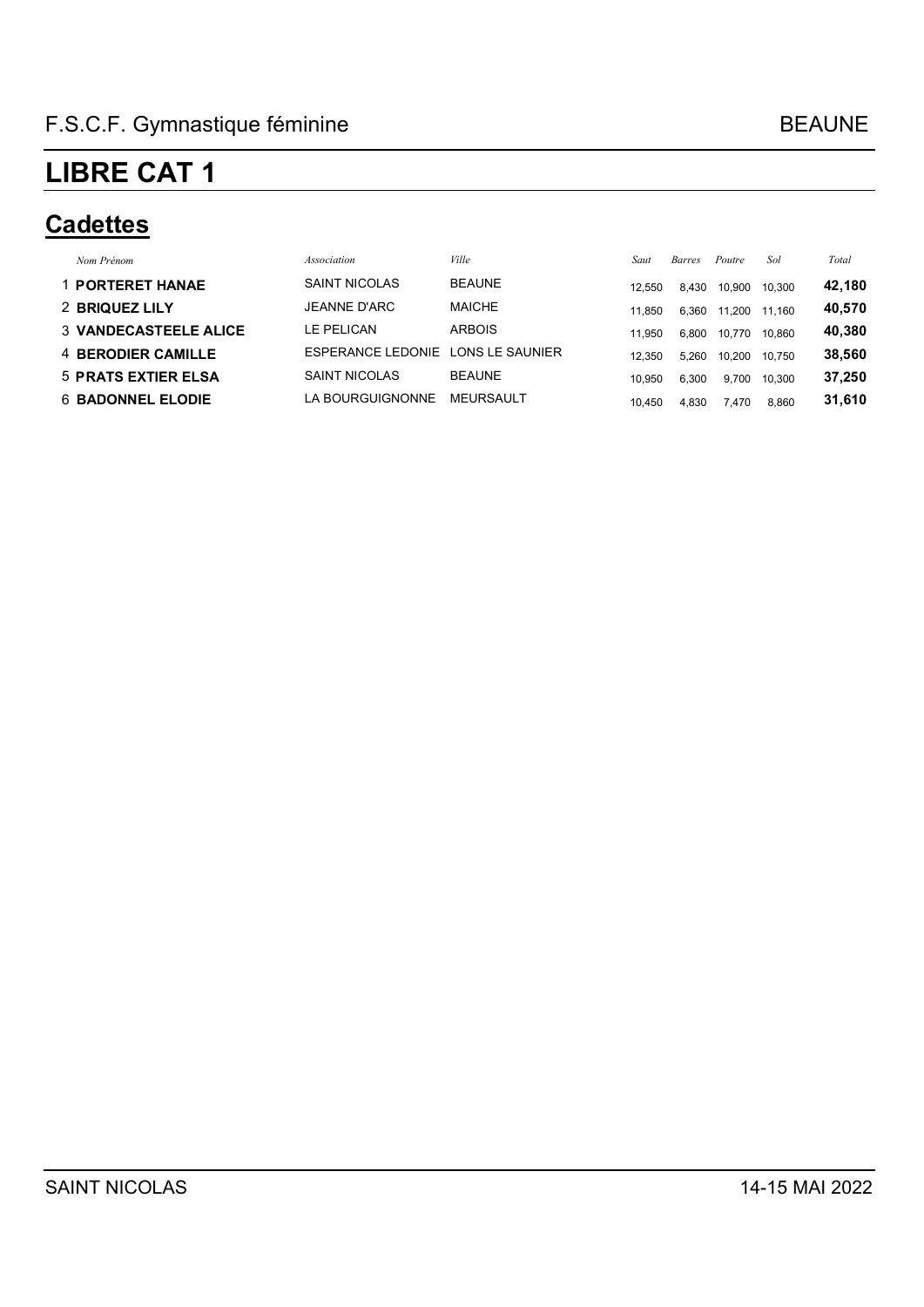### **Juniors**

| Nom Prénom                | Association          | Ville            | Saut   | <b>Barres</b> | Poutre | Sol    | Total  |
|---------------------------|----------------------|------------------|--------|---------------|--------|--------|--------|
| 1 DOUBLOT CLARISSE        | <b>SAINT NICOLAS</b> | <b>BEAUNE</b>    | 12.450 | 7,560         | 12.400 | 12.060 | 44,470 |
| 2 VAROT LOLA              | <b>AMS</b>           | <b>CHARNAY</b>   | 12.300 | 6,700         | 11,100 | 10,830 | 40,930 |
| <b>3 ARNOUX NOEMIE</b>    | <b>GYM DE THISE</b>  | <b>THISE</b>     | 11.800 | 6,330         | 11.630 | 10.130 | 39,890 |
| 4 BOIVIN MARGAUX          | LE PELICAN           | <b>ARBOIS</b>    | 11.650 | 6,500         | 8,500  | 10,960 | 37,610 |
| 5 CHARLEUX LILY           | <b>SAINT NICOLAS</b> | <b>BEAUNE</b>    | 11.650 | 3,230         | 9,630  | 10,430 | 34,940 |
| <b>6 VICENTE CLARISSE</b> | LA BOURGUIGNONNE     | <b>MEURSAULT</b> | 11.500 | 4.360         | 8,970  | 9,960  | 34,790 |
| <b>7 LERAY ELSA</b>       | LA BOURGUIGNONNE     | <b>MEURSAULT</b> | 11.600 | 3,300         | 8,330  | 10,530 | 33,760 |
| 8 LERAY LIZEA             | LA BOURGUIGNONNE     | <b>MEURSAULT</b> | 11.650 | 5,130         | 8,900  | 8,000  | 33,680 |
| 9 ADAD AMELIE             | <b>AMS</b>           | <b>CHARNAY</b>   | 0,000  | 0,000         | 0,000  | 0,000  | 0,000  |